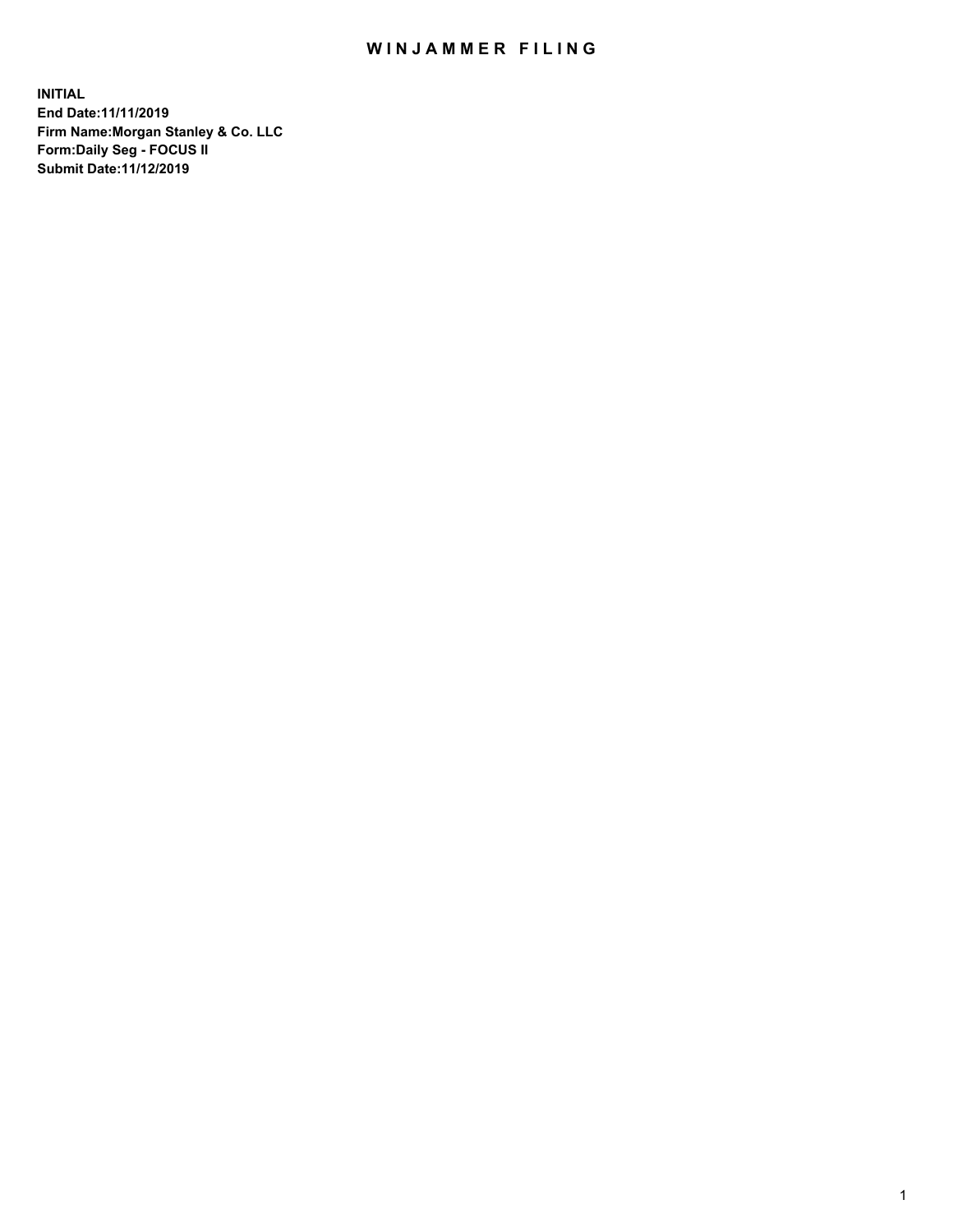**INITIAL End Date:11/11/2019 Firm Name:Morgan Stanley & Co. LLC Form:Daily Seg - FOCUS II Submit Date:11/12/2019 Daily Segregation - Cover Page**

| Name of Company                                                                                                                                                                                                                                                                                                                | Morgan Stanley & Co. LLC                                    |
|--------------------------------------------------------------------------------------------------------------------------------------------------------------------------------------------------------------------------------------------------------------------------------------------------------------------------------|-------------------------------------------------------------|
| <b>Contact Name</b>                                                                                                                                                                                                                                                                                                            | <b>Ikram Shah</b>                                           |
| <b>Contact Phone Number</b>                                                                                                                                                                                                                                                                                                    | 212-276-0963                                                |
| <b>Contact Email Address</b>                                                                                                                                                                                                                                                                                                   | lkram.shah@morganstanley.com                                |
| FCM's Customer Segregated Funds Residual Interest Target (choose one):<br>a. Minimum dollar amount: ; or<br>b. Minimum percentage of customer segregated funds required:% ; or<br>c. Dollar amount range between: and; or<br>d. Percentage range of customer segregated funds required between: % and %.                       | 235,000,000<br><u>0</u><br><u>00</u><br>0 <sup>0</sup>      |
| FCM's Customer Secured Amount Funds Residual Interest Target (choose one):<br>a. Minimum dollar amount: ; or<br>b. Minimum percentage of customer secured funds required:%; or<br>c. Dollar amount range between: and; or<br>d. Percentage range of customer secured funds required between:% and%.                            | 140,000,000<br><u>0</u><br>0 <sub>0</sub><br>0 <sub>0</sub> |
| FCM's Cleared Swaps Customer Collateral Residual Interest Target (choose one):<br>a. Minimum dollar amount: ; or<br>b. Minimum percentage of cleared swaps customer collateral required:% ; or<br>c. Dollar amount range between: and; or<br>d. Percentage range of cleared swaps customer collateral required between:% and%. | 92,000,000<br><u>0</u><br><u>00</u><br>0 <sup>0</sup>       |

Attach supporting documents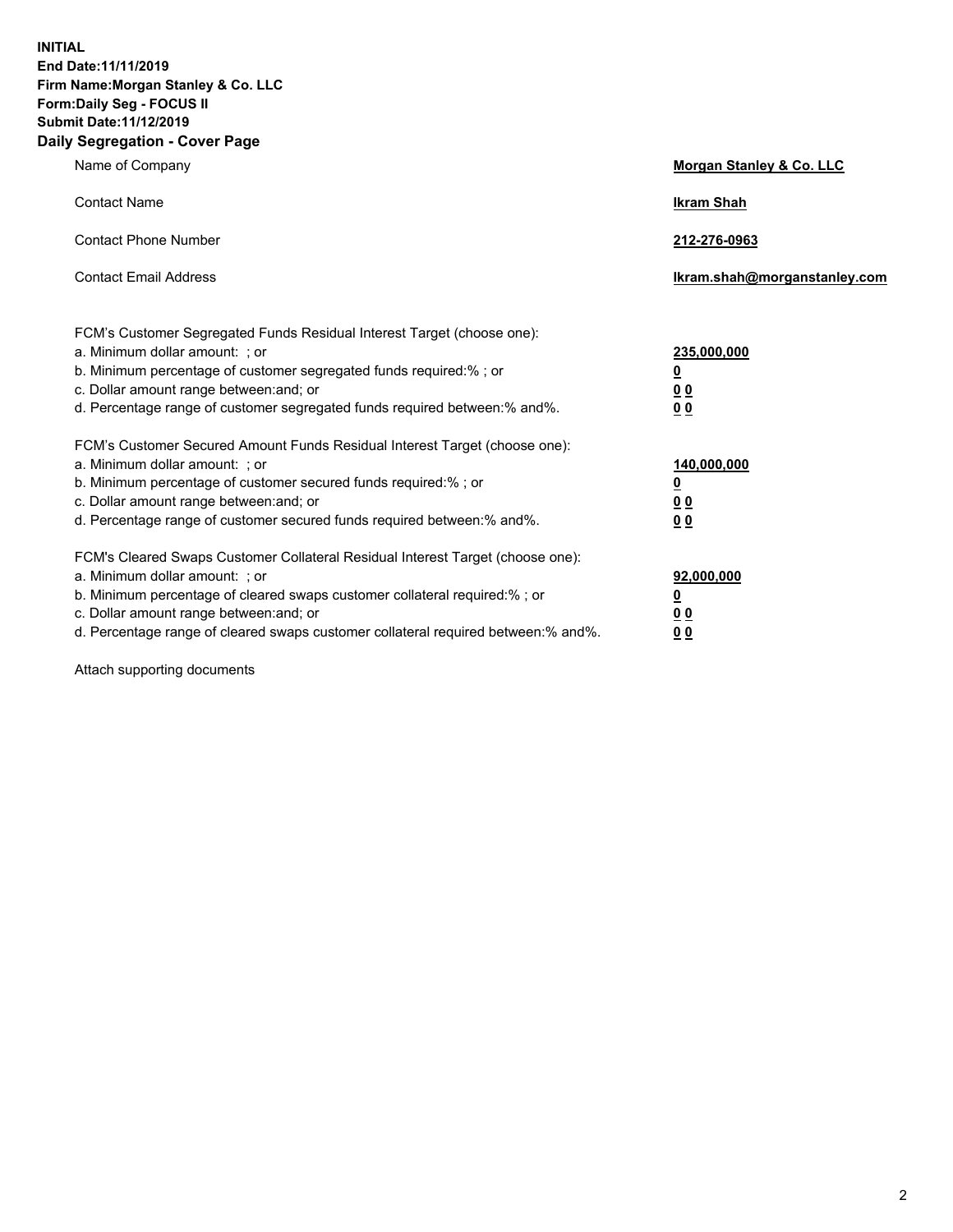## **INITIAL End Date:11/11/2019 Firm Name:Morgan Stanley & Co. LLC Form:Daily Seg - FOCUS II Submit Date:11/12/2019**

## **Daily Segregation - Secured Amounts**

|    | Foreign Futures and Foreign Options Secured Amounts                                         |                                   |
|----|---------------------------------------------------------------------------------------------|-----------------------------------|
|    | Amount required to be set aside pursuant to law, rule or regulation of a foreign            | $0$ [7305]                        |
|    | government or a rule of a self-regulatory organization authorized thereunder                |                                   |
| 1. | Net ledger balance - Foreign Futures and Foreign Option Trading - All Customers             |                                   |
|    | A. Cash                                                                                     | 2,576,305,799 [7315]              |
|    | B. Securities (at market)                                                                   | 2,316,404,526 [7317]              |
| 2. | Net unrealized profit (loss) in open futures contracts traded on a foreign board of trade   | 461,219,894 [7325]                |
| 3. | Exchange traded options                                                                     |                                   |
|    | a. Market value of open option contracts purchased on a foreign board of trade              | 14,819,193 [7335]                 |
|    | b. Market value of open contracts granted (sold) on a foreign board of trade                | -16,880,191 [7337]                |
| 4. | Net equity (deficit) (add lines 1.2. and 3.)                                                | 5,351,869,221 [7345]              |
| 5. | Account liquidating to a deficit and account with a debit balances - gross amount           | 45,015,496 [7351]                 |
|    | Less: amount offset by customer owned securities                                            | -44,321,038 [7352] 694,458 [7354] |
| 6. | Amount required to be set aside as the secured amount - Net Liquidating Equity              | 5,352,563,679 [7355]              |
|    | Method (add lines 4 and 5)                                                                  |                                   |
| 7. | Greater of amount required to be set aside pursuant to foreign jurisdiction (above) or line | 5,352,563,679 [7360]              |
|    | 6.                                                                                          |                                   |
|    | FUNDS DEPOSITED IN SEPARATE REGULATION 30.7 ACCOUNTS                                        |                                   |
| 1. | Cash in banks                                                                               |                                   |
|    | A. Banks located in the United States                                                       | 126,163,036 [7500]                |
|    | B. Other banks qualified under Regulation 30.7                                              | 504,228,710 [7520] 630,391,746    |
|    |                                                                                             | [7530]                            |
| 2. | Securities                                                                                  |                                   |
|    | A. In safekeeping with banks located in the United States                                   | 772,030,698 [7540]                |
|    | B. In safekeeping with other banks qualified under Regulation 30.7                          | 0 [7560] 772,030,698 [7570]       |
| 3. | Equities with registered futures commission merchants                                       |                                   |
|    | A. Cash                                                                                     | 9,394,670 [7580]                  |
|    | <b>B.</b> Securities                                                                        | $0$ [7590]                        |
|    | C. Unrealized gain (loss) on open futures contracts                                         | -1,921,401 [7600]                 |
|    | D. Value of long option contracts                                                           | $0$ [7610]                        |
|    | E. Value of short option contracts                                                          | <u>0</u> [7615] 7,473,269 [7620]  |
| 4. | Amounts held by clearing organizations of foreign boards of trade                           |                                   |
|    | A. Cash                                                                                     | $0$ [7640]                        |
|    | <b>B.</b> Securities                                                                        | $0$ [7650]                        |
|    | C. Amount due to (from) clearing organization - daily variation                             | $0$ [7660]                        |
|    | D. Value of long option contracts                                                           | $0$ [7670]                        |
|    | E. Value of short option contracts                                                          | 0 [7675] 0 [7680]                 |
| 5. | Amounts held by members of foreign boards of trade                                          |                                   |
|    | A. Cash                                                                                     | 2,131,058,307 [7700]              |
|    | <b>B.</b> Securities                                                                        | 1,544,373,828 [7710]              |
|    | C. Unrealized gain (loss) on open futures contracts                                         | 463,141,295 [7720]                |
|    | D. Value of long option contracts                                                           | 14,819,193 [7730]                 |
|    | E. Value of short option contracts                                                          | -16,880,191 [7735] 4,136,512,432  |
|    |                                                                                             | [7740]                            |
| 6. | Amounts with other depositories designated by a foreign board of trade                      | $0$ [7760]                        |
| 7. | Segregated funds on hand                                                                    | $0$ [7765]                        |
| 8. | Total funds in separate section 30.7 accounts                                               | 5,546,408,145 [7770]              |
| 9. | Excess (deficiency) Set Aside for Secured Amount (subtract line 7 Secured Statement         | 193,844,466 [7380]                |
|    | Page 1 from Line 8)                                                                         |                                   |
|    |                                                                                             | $AA$ $AA$ $T$ $T$ $A$ $A$         |

- 10. Management Target Amount for Excess funds in separate section 30.7 accounts **140,000,000** [7780]
- 11. Excess (deficiency) funds in separate 30.7 accounts over (under) Management Target **53,844,466** [7785]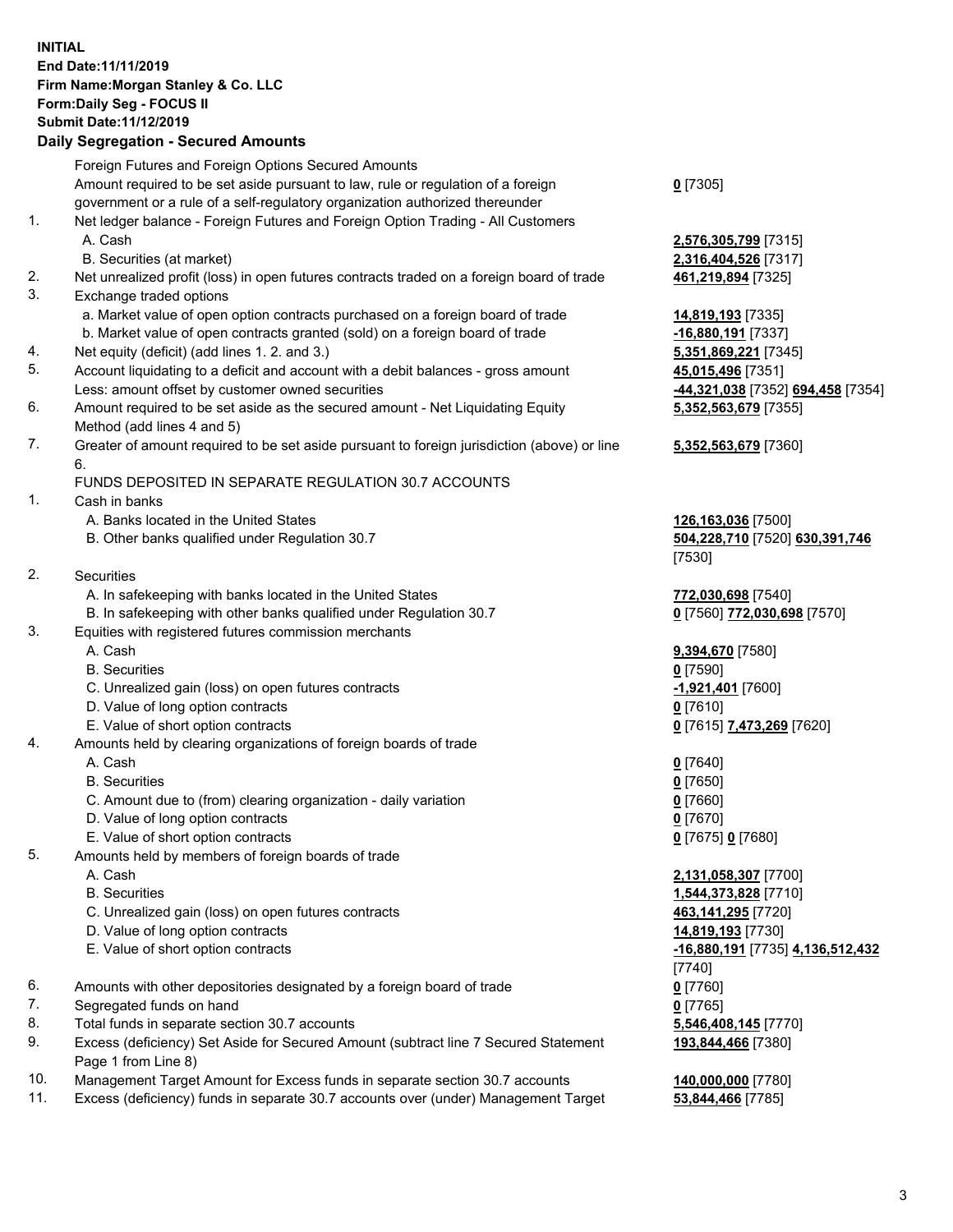|     | <b>INITIAL</b>                                                                                 |                                    |
|-----|------------------------------------------------------------------------------------------------|------------------------------------|
|     | End Date: 11/11/2019                                                                           |                                    |
|     | Firm Name: Morgan Stanley & Co. LLC                                                            |                                    |
|     | Form: Daily Seg - FOCUS II                                                                     |                                    |
|     | <b>Submit Date: 11/12/2019</b>                                                                 |                                    |
|     | Daily Segregation - Segregation Statement                                                      |                                    |
|     | SEGREGATION REQUIREMENTS(Section 4d(2) of the CEAct)                                           |                                    |
| 1.  | Net ledger balance                                                                             |                                    |
|     | A. Cash                                                                                        | 11,779,269,217 [7010]              |
|     | B. Securities (at market)                                                                      | 6,770,149,638 [7020]               |
| 2.  | Net unrealized profit (loss) in open futures contracts traded on a contract market             | -1,911,739,349 [7030]              |
| 3.  | Exchange traded options                                                                        |                                    |
|     | A. Add market value of open option contracts purchased on a contract market                    | 367,657,545 [7032]                 |
|     | B. Deduct market value of open option contracts granted (sold) on a contract market            | -242,129,327 [7033]                |
| 4.  | Net equity (deficit) (add lines 1, 2 and 3)                                                    | 16,763,207,724 [7040]              |
| 5.  | Accounts liquidating to a deficit and accounts with                                            |                                    |
|     | debit balances - gross amount                                                                  | 713,437,724 [7045]                 |
|     | Less: amount offset by customer securities                                                     | -712,878,876 [7047] 558,848 [7050] |
| 6.  | Amount required to be segregated (add lines 4 and 5)                                           | 16,763,766,572 [7060]              |
|     | FUNDS IN SEGREGATED ACCOUNTS                                                                   |                                    |
| 7.  | Deposited in segregated funds bank accounts                                                    |                                    |
|     | A. Cash                                                                                        | 4,117,917,986 [7070]               |
|     | B. Securities representing investments of customers' funds (at market)                         | $0$ [7080]                         |
|     | C. Securities held for particular customers or option customers in lieu of cash (at            | 896,932,489 [7090]                 |
|     | market)                                                                                        |                                    |
| 8.  | Margins on deposit with derivatives clearing organizations of contract markets                 |                                    |
|     | A. Cash                                                                                        | 6,312,780,048 [7100]               |
|     | B. Securities representing investments of customers' funds (at market)                         | $0$ [7110]                         |
|     | C. Securities held for particular customers or option customers in lieu of cash (at<br>market) | 5,873,217,149 [7120]               |
| 9.  | Net settlement from (to) derivatives clearing organizations of contract markets                | <u>-275,455,949</u> [7130]         |
| 10. | Exchange traded options                                                                        |                                    |
|     | A. Value of open long option contracts                                                         | 367,657,545 [7132]                 |
|     | B. Value of open short option contracts                                                        | -242,129,327 [7133]                |
| 11. | Net equities with other FCMs                                                                   |                                    |
|     | A. Net liquidating equity                                                                      | 9,225,865 [7140]                   |
|     | B. Securities representing investments of customers' funds (at market)                         | 0 [7160]                           |
|     | C. Securities held for particular customers or option customers in lieu of cash (at            | $0$ [7170]                         |
|     | market)                                                                                        |                                    |
| 12. | Segregated funds on hand                                                                       | $0$ [7150]                         |
| 13. | Total amount in segregation (add lines 7 through 12)                                           | 17,060,145,806 [7180]              |
| 14. | Excess (deficiency) funds in segregation (subtract line 6 from line 13)                        | 296,379,234 [7190]                 |
| 15. | Management Target Amount for Excess funds in segregation                                       | 235,000,000 [7194]                 |
| 16. | Excess (deficiency) funds in segregation over (under) Management Target Amount                 | 61,379,234 [7198]                  |

Excess